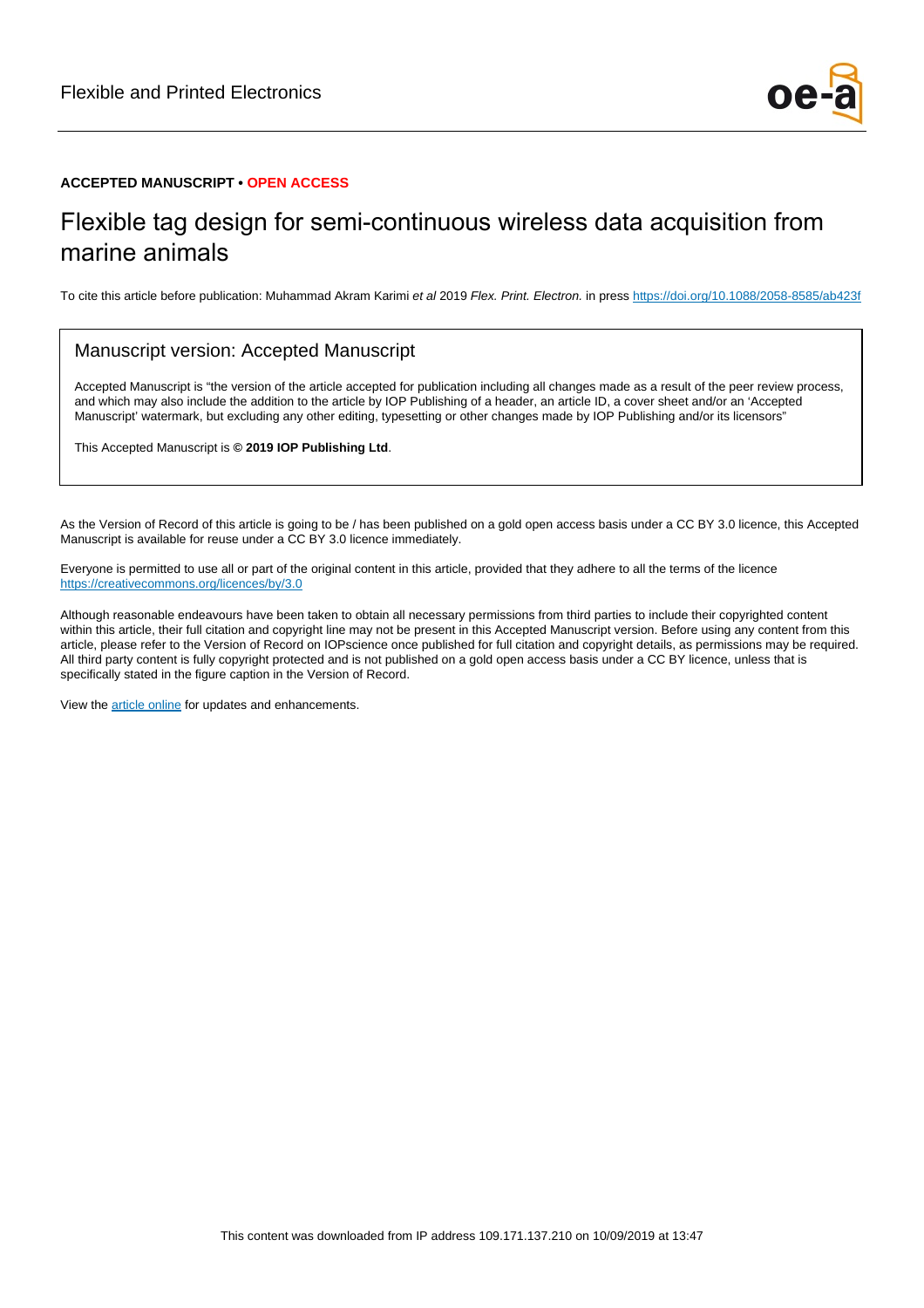# **Flexible tag design for semi-continuous wireless data acquisition from marine animals**

**Muhammad Akram Karimi <sup>1</sup> , Qingle Zhang <sup>2</sup> , Yen Hung Kuo<sup>1</sup> , Sohail Faizan Shaikh<sup>1</sup> , Altynay Kaidarova<sup>1</sup> , Nathan Geraldi<sup>3</sup> , Muhammad Mustafa Hussain<sup>1</sup> , Jurgen Kosel<sup>1</sup> , Carlos M. Duarte<sup>3</sup> , Atif Shamim<sup>1</sup>**

<sup>1</sup> Electrical Engineering, King Abdullah University of Science and Technology, Thuwal, Saudi Arabia

<sup>2</sup>Electronic Engineering, City University of Hong Kong, Kowloon Tong, Hong Kong

<sup>3</sup> Red Sea Research Centre-King Abdullah University of Science and Technology, Thuwal, Saudi Arabia

E-mail: muhammadakram.karimi@kaust.edu.sa

Received January 20, 2019 Accepted for publication xxxxxx Published xxxxxx

#### **Abstract**

Acquisition of sensor data from tagged marine animals has always been a challenge. Presently, there are two extreme mechanisms to acquire marine data. For continuous data acquisition, hundreds of kilometers of optical fiber links are used which in addition to being expensive are impractical in certain circumstances. On the other extreme, data is retrieved in an offline and invasive manner after removing the sensor tag from the skin of the animal. This paper presents a semi-continuous method of acquiring marine data without requiring tags to be removed from the sea animal. Marine data is temporarily stored in the on board memory of the tag and is then automatically synced to floating receivers as soon as the animal rises to the water surface. To ensure effective wireless communication in an unpredictable environment, a quasi-isotropic antenna has been designed that works equally well irrespective of the orientation of the tagged animal. In contrast to existing rigid wireless devices, the tag presented in this work is flexible and thus convenient for mounting on marine animals. The tag has been initially tested in air as a standalone unit with a communication range of 120 m. During tests in water, with the tag mounted on the skin of a crab, a range of 12 m has been observed. In a system-level test, the muscle activity of a small giant clam (Tridacna maxima) has been recorded in real time via the non-invasive wireless tag. Field that a contribution of the set of the set of the set of the set of the set of the set of the set of the set of the set of the set of the set of the set of the set of the set of the set of the set of the set of the s

Keywords: Flexible sensors, Wireless communication, Marine animals

#### **1. Introduction**

Human activities such as deep-sea oil exploration have profoundly affected sea life. Such activities have caused the creation of new habitats for sea animals as a result of changes in physical and biological parameters of the sea. These activities have threatened the survival of rare species. In order to reduce the impact of human activities on the sea, efforts are being made to study these changes by sensing environmental parameters (such as water density, temperature, pressure, oxygen level and pollutants) of the sea as well as the activity level of different sea animals [1] [2] [3] [4]. For example, Beer studied the diversity and abundance of sharks in marine protected areas (MPA) using baited remote underwater video recording [5]. Researchers have also used

permanently installed radio frequency identification (RFID) reader networks to track the movement of seabirds (penguins) when they come out of sea [6]. However, transferring the marine animal data from within the sea up to the surface has always presented difficulties.

The water surface has been a challenging barrier for the communication of marine (underwater) data to air. Acoustic and sonar signals used for underwater communication reflect strongly off of the surface of the sea and cannot propagate across it. In order to enable continuous data communication between seawater and air, researchers have proposed hybrid mechanisms combining acoustic waves with radio frequency waves [7]. However, acoustic waves consume significant amount of energy, increasing the size of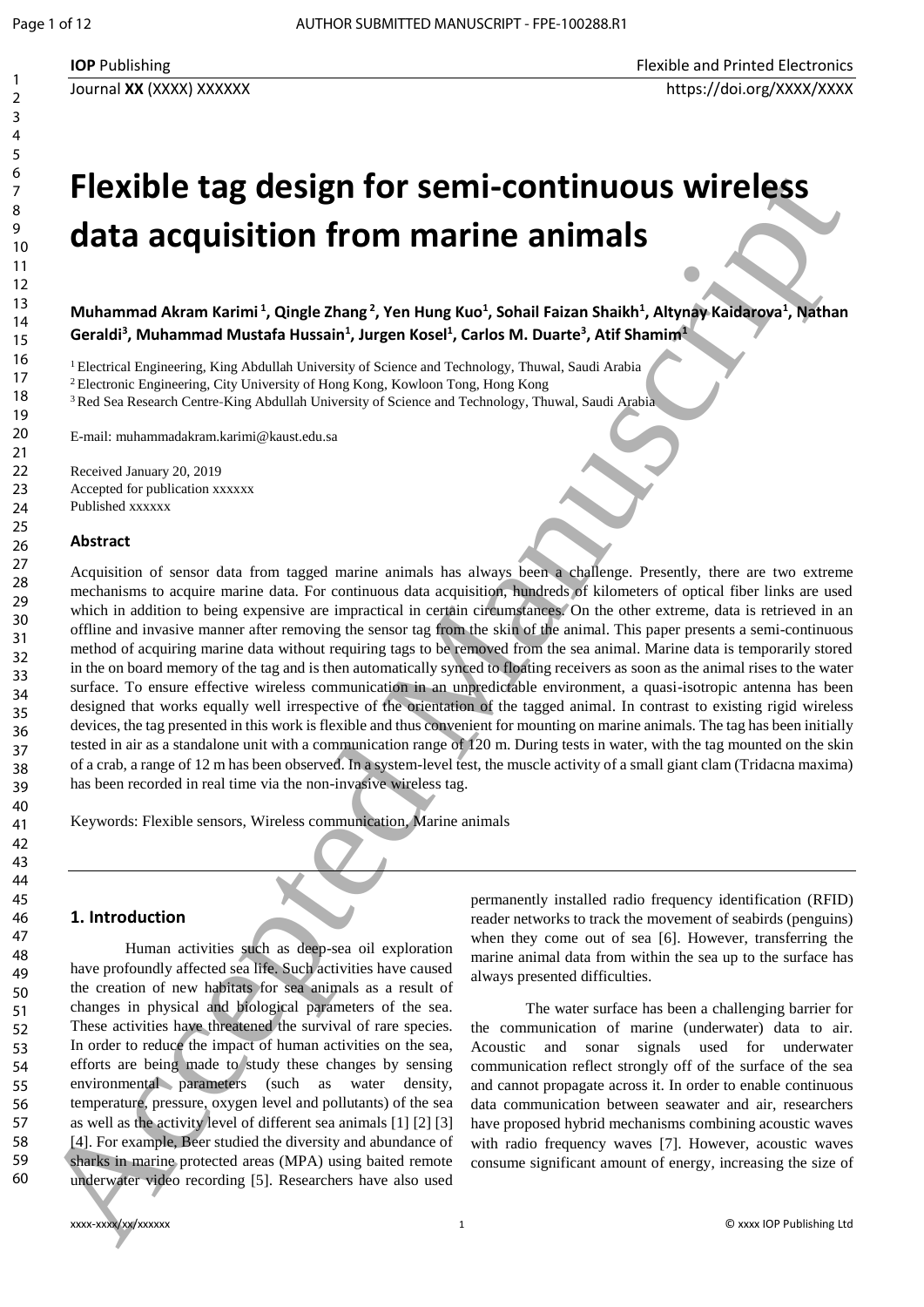the battery required for long underwater operational life of the tag.

In addition to such hybrid approaches, scientists have used a Real-Time Seafloor Observatory method for continuous data recording which is a fully integrated system consisting of multidisciplinary sensors and other auxiliary devices [8] [9]. The operating rule is that sensors data sampling is performed underwater and transmitted via long optical fiber link or advanced pop-up buoys. This monitoring system is bulky and expensive, prohibiting its use in offshore areas and large-scale monitoring. 6 **Accepted Manuscript Constrainers** (and the system of the system of the system of the system of the system of the system of the system of the system of the system of the system of the system of the system of the system

Animal-borne video system and data recorder has also been used by researchers to study, for example, the hunting behavior of marine mammals [10].

Scientists have also retrieved marine data in an offline manner by detaching the sensor tag from the skin of the marine animal [11]. The detaching process is not only invasive but is also impractical most of the time. Moreover, weeks or even months may elapse before data can be retrieved. For example, Fletcher was able to retrieve the sound, depth and diving pattern data of seals after 6 days when they returned to rookery [12].

In this paper, we propose a semi-continuous wireless communication data acquisition system to retrieve the sensor data from sea animals, as shown in Figure 1. The proposed system comprises two major components: 1) a flexible wireless tag with built-in flash memory to be placed on the sea animals, and 2) RF receivers floating on the water surface (typically in a marine protected area). The built-in flash memory of the transceiver saves sensor data when the tagged

sea animal is deep under water. As soon as the sea animal comes to the surface, the wireless tag automatically syncs the stored data to the floating RF receiver, allowing non-invasive data readout. This way the data can be transferred in a semicontinuous fashion, i.e., with the emergence of the marine animal to the surface. The proposed system is suitable for most marine animalsthat rise to the sea surface regularly, such as sharks and dolphins.

The focus of this paper is on the first component of the system, the flexible wireless tag for marine animals. The key element of the wireless tag is the antenna which has been designed so that it radiates in all directions. The tag is flexible for convenient mounting on the marine animal and works equally well in flat as well as flexed conditions. Communication performance of the tag has been tested in air as well as in water with a communication range of 120 m and 12 m, respectively.

The proposed tag provides a common platform for integration and wireless readout of various sensors [11]. The feasibility of the proposed communication platform has been validated by integrating it with a magnetic sensor. This could be helpful for many applications involving monitoring of marine animals. In this work, we have utilized this magnetic wireless sensor tag for detecting muscle movements of a clam floating in water.

# **2. Tag Design**

An important consideration for the tag design is to keep it thin, lightweight, and flexible. That is why the tag has been implemented on a flexible medium with a special fabrication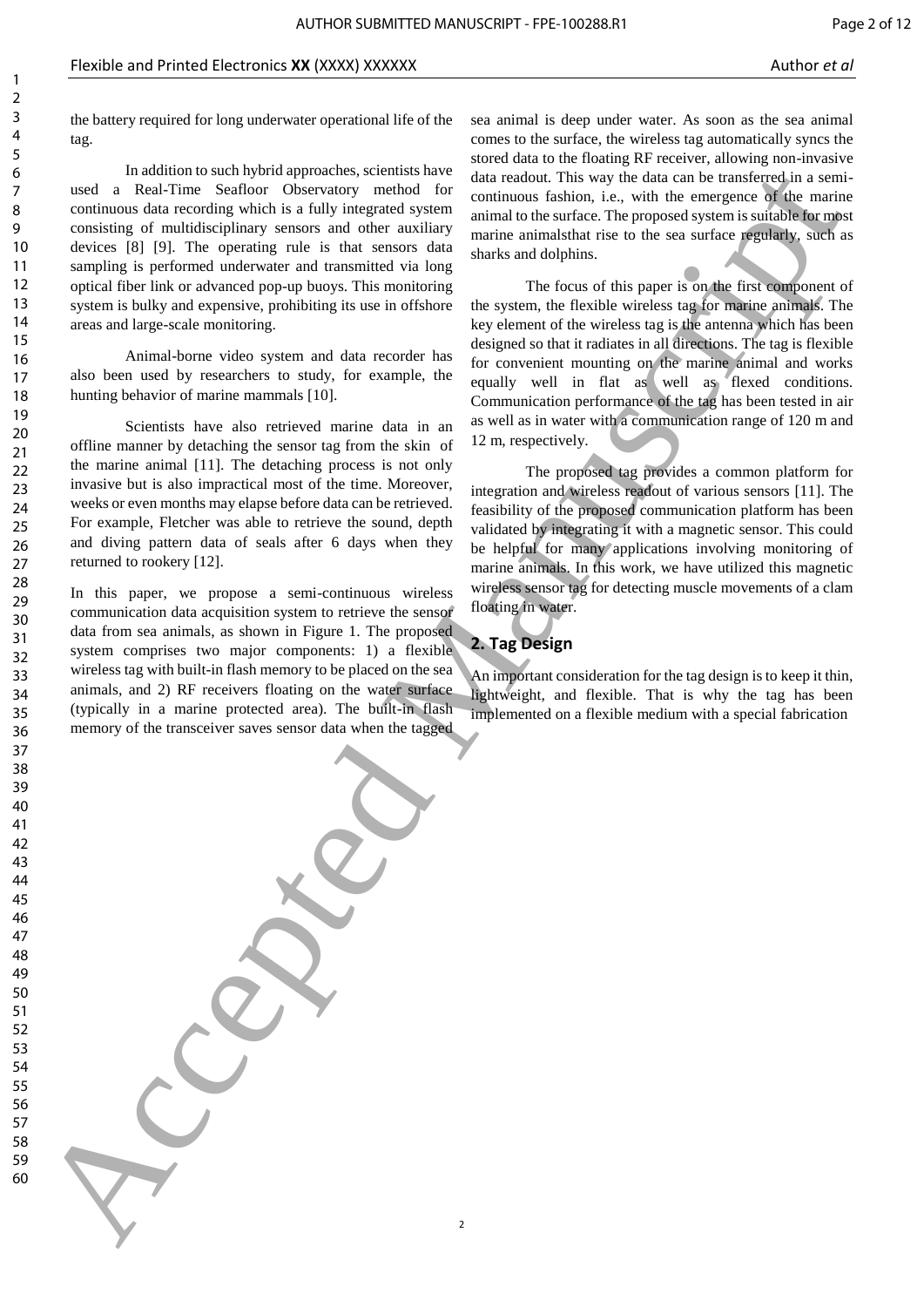

*Figure 1. System illustration of a hybrid semi-continuous wireless data acquisition system for marine animals.*

technique (discussed later). The antenna, which is typically the largest part of a wireless system, has been designed with two considerations: 1) it is planar and works well in flat as well as flexed conditions, 2) it radiates almost equally in all directions (near-isotropic fashion) to enable orientation-insensitive communication. Another important consideration is to design the system with as low power consumption as possible so that it can operate underwater and above the surface for long periods. The wireless system is thus designed around the Bluetooth Low Energy (BLE) protocol due to its low power consumption.

The proposed system architecture requires the tag to store the sensor data in onboard flash memory. A BLE transceiver with sufficient internal storage has been chosen so that ample amounts of sensor data can be stored in between the syncing cycles (cycles where tag emerges above the surface, synchronizes with the nearby floating receiver, and offloads the data from the memory to the receiver). In addition, the BLE transceiver has the appropriate interfaces required to liaison with a wide variety of digital or analog sensors.

The details of the system are described in the following sections.

#### *2.1. Wireless Sensing Tag*

To demonstrate a practical marine sensing application, the tag has been integrated with a CMOS magnetic sensor that can sense varying magnetic fields. Many moving parts of a marine animal can be monitored by placing soft, flexible magnets (discussed later) on those parts and by mounting the magnetic sensor-enabled tag on marine animal body near these magnets. The system is powered using a coin cell battery (225 mAh capacity) and owing to low power consumption of the system, it can run for months without requiring a recharge. A block diagram of the data acquisition system along with the sensor is shown in Figure 2. As depicted in the figure, the system consists of three main parts (shown in blue) and are detailed in the following sub-sections.



<span id="page-3-0"></span>*Figure 2. Block diagram of a miniaturized wireless data acquisition system using flexible antenna and flexible magnet.*

#### *2.2. Antenna Design*

One of the major challenges in designing such a wireless system is to ensure robust wireless communication irrespective of the orientation of the flexible tag, because the position and orientation of the marine animals are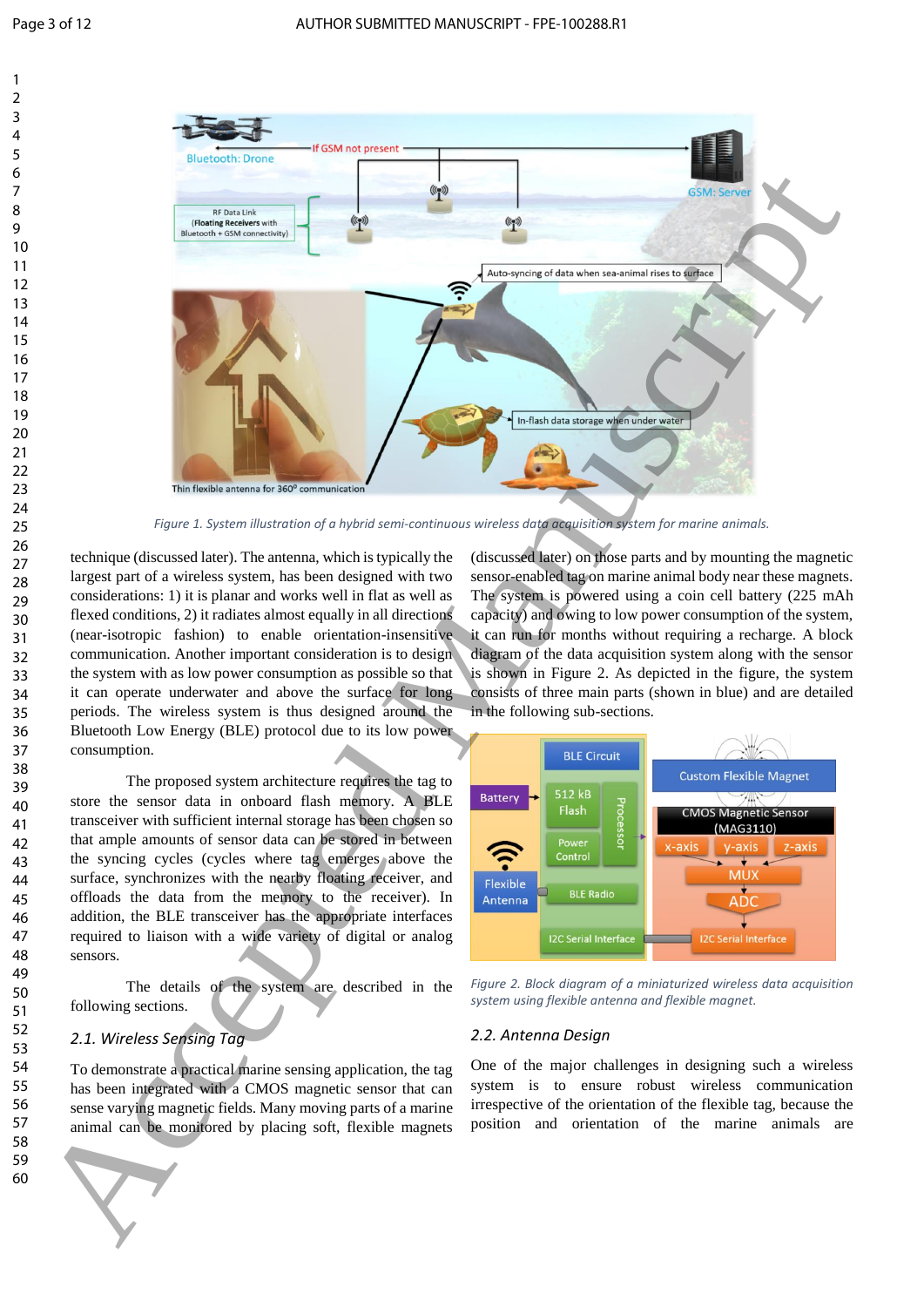unpredictable. Many omnidirectional antennas exist to allow radiation in the shape of a donut, but these do not cover a 360° sphere without radiation nulls. To realize the system concept illustrated in Figure 1, we have designed a near-isotropic antenna that covers the full 360° sphere to ensure reliable data communication irrespective of the orientation of the animal. This has been achieved while keeping the antenna thin, planar, and flexible.

In this new design for a planar flexible antenna with nearisotropic radiation (shown in the bottom left corner of Fig. 1), a Wilkinson divider has been employed to excite the two orthogonal monopoles with equal amplitudes. A 90º phase delay has been maintained between these signals, which is the key to generating near-isotropic radiation. The phase difference has been obtained by adjusting the lengths of the monopoles.

The antenna design has been shown in Fig 3(a) while the design details have been mentioned in the supplementary section. A waterproofing layer entirely covers the circuitry and antenna to ensure proper operation under water.



<span id="page-4-0"></span>*Figure 3. Simulated performance of the antenna. (a) Simulation design of antenna mounted on a curved surface (b) S11 plot showing the impedance matching in normal, flexed and chip-integration states. (c) Radiation pattern at 2.45 GHz.*

The antenna has been designed and simulated in Ansys HFSS software. The two most important design parameters of the antenna, impedance matching and radiation performance, have been optimized, as shown in [Figure 3.](#page-4-0) The antenna reflection coefficient (S11), as shown in [Figure 3\(](#page-4-0)a), has a magnitude less than -10 dB in the frequency range from 2.3 to 2.5 GHz. This means that the antenna has good impedance matching in the BLE frequency band. As a result, more than 90% of the RF power can be transferred to the antenna from the driving circuits. It should be noted that antenna impedance stays matched (below -10 dB) even when the antenna is flexed (shown by red curve) or integrated with the Bluetooth transceiver chip (shown by blue curve). Additionally, [Figure](#page-4-0)  3(b) shows that the antenna radiates RF power equally well in all directions (almost uniformly in the  $360<sup>0</sup>$  sphere), which was one of the major goals for this antenna design. Design details of the antenna are included in the methods section.

## *2.3. CMOS Magnetic Sensor with Soft Magnets*

As mentioned above, a CMOS magnetic sensor has been integrated with the wireless tag to demonstrate a practical marine animal monitoring application. Soft flexible magnets are mounted on the moving parts of the marine animal (such as a turtle neck or fish fin). Movement of these parts then creates magnetic field variations on 3D axes which can be detected by the CMOS magnetic sensor (MAG3110). The sensed data can eventually be transferred through the integrated BLE transceiver (Nordic nRF52832). The BLE transceiver reads the sensor data every 100 msec and saves it in internal flash storage (512 kB). This data is offloaded to the floating receivers whenever the tag establishes a wireless connection with them.

For this application, minimally intrusive magnets designed by Kaidarova et al. have been utilized [13]. These NdFeB/polydimethylsiloxane (PDMS) based magnets are chosen for their light weight and flexible nature, which is very convenient for attaching them to marine animal skin. Kaidarova et. al. showed almost three times weight reduction as compared to commercial permanent magnets. Moreover, these flexible magnets coated with 2 μm thick Parylene C polymer have demonstrated excellent corrosion resistance, flexibility, and enhanced biocompatibility. These magnets showed almost no effect on their remanence magnetization even after being submerged in seawater for 70 days.

Many applications can be realized by detection of the varying magnetic fields of these flexible magnets. Examples of data that can be collected this way include movement of fins, gills, turtle legs, clam shells and dolphin body curvature. In this paper, we demonstrate real-time monitoring of the shell movement of a small giant clam by attaching the flexible magnet to one of its shells.

#### **3. Circuit Design**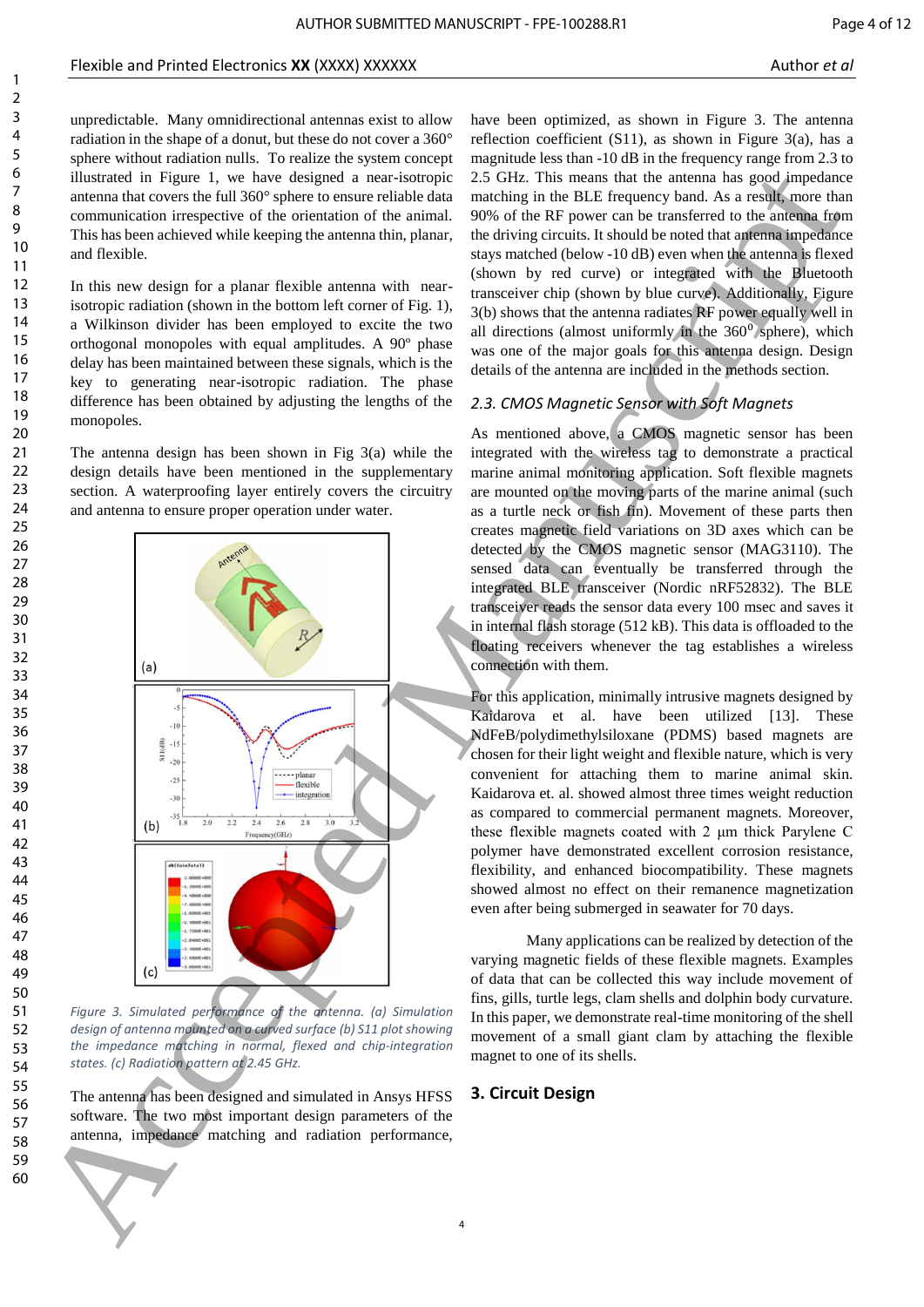#### Flexible and Printed Electronics **XX** (XXXX) XXXXXX Author **et al.** Author *et al.* Author *et al.* Author *et al.*

A BLE transceiver is integrated with the flexible 2.45 GHz antenna. The flexible antenna has an input impedance of 50  $\Omega$ , whereas the output impedance of the radio front end of the BLE chip is 53-j66 and thus not matched to the antenna impedance. A shunt capacitance (0.8 pF) and a series inductance (3.9 nH) are used to match the chip impedance to 50  $\Omega$  to ensure minimum signal loss due to impedance mismatch, thus maximizing the radiated power.

The BLE chip has been interfaced with the CMOS magnetic sensor, which is basically a 3-axis magnetometer. An I2C serial communication protocol has been utilized for this interface. The BLE chip starts its operation by configuring some of the internal registers of the CMOS magnetometer to set its measurement range, data frequency, and resolution. In our application, the magnetometer has been configured to output 3-axis magnetic strength at an update rate of 10 Hz. This update rate can easily capture the dynamic movements of most marine animals. The magnetic field data is saved in the built-in flash memory as long as the tag is not connected to a receiver. In the meantime, the chip continues to advertise itself with a 128-bit unique identifier. Meanwhile, the floating Bluetooth receiver keeps scanning for this ID and establishes a connection with the transmitter tag as soon as it receives an

advertisement packet with the ID of interest. At this stage of the project, we have used a smartphone in place of the floating receiver, as we used a smartphone application to visualize the recorded data. However, the floating receivers will replace the smartphones for the final deployment of the system in the marine environment.

# **4. Fabrication and System Integration**

# *4.1. Fabrication and Packaging*

The two main approaches to making flexible electronics are using conductive polymers themselves as active materials or using existing active materials on flexible polymeric platforms. Conventionally, polymeric materials have been the first choice due to their inherent flexibility and mechanical properties. However, for high performance electronic applications, state-of-the-art mature technologies are superior, and the fabricated devices can be flexed and integrated on the polymeric substrates [14] [15] [16] [17]. For our application, we chose polyimide (PI) and polydimethylsiloxane (PDMS) as polymeric materials to provide flexibility in the design of the metallic antenna.



*Figure 4. 3D schematic process flow for the fabrication of marine antenna. Inset shows (a) fabricated semi-transparent antenna after peeling off from the wafer substrate. The flexibility of the packaging of the antenna is demonstrated by showing it (b) bending during the peeling process, (c) bent around the thumb, and (d) squeezed between the fingers with bending radius of ~3 mm. Scale bars are 2 cm.*

The fabrication process flow is shown in Figure 4. Gold (Au), as a noble metal, offers high resistance to corrosion implying longer survival in the harsh saline marine environment. However, it is an expensive material and not suitable for a

low-cost application with an antenna that requires a thick metal (~5 um). Hence, we use a very low-cost metal, copper (Cu), which can be readily deposited to the desired thickness using electrochemical deposition. We deposit Cu film on a 10



5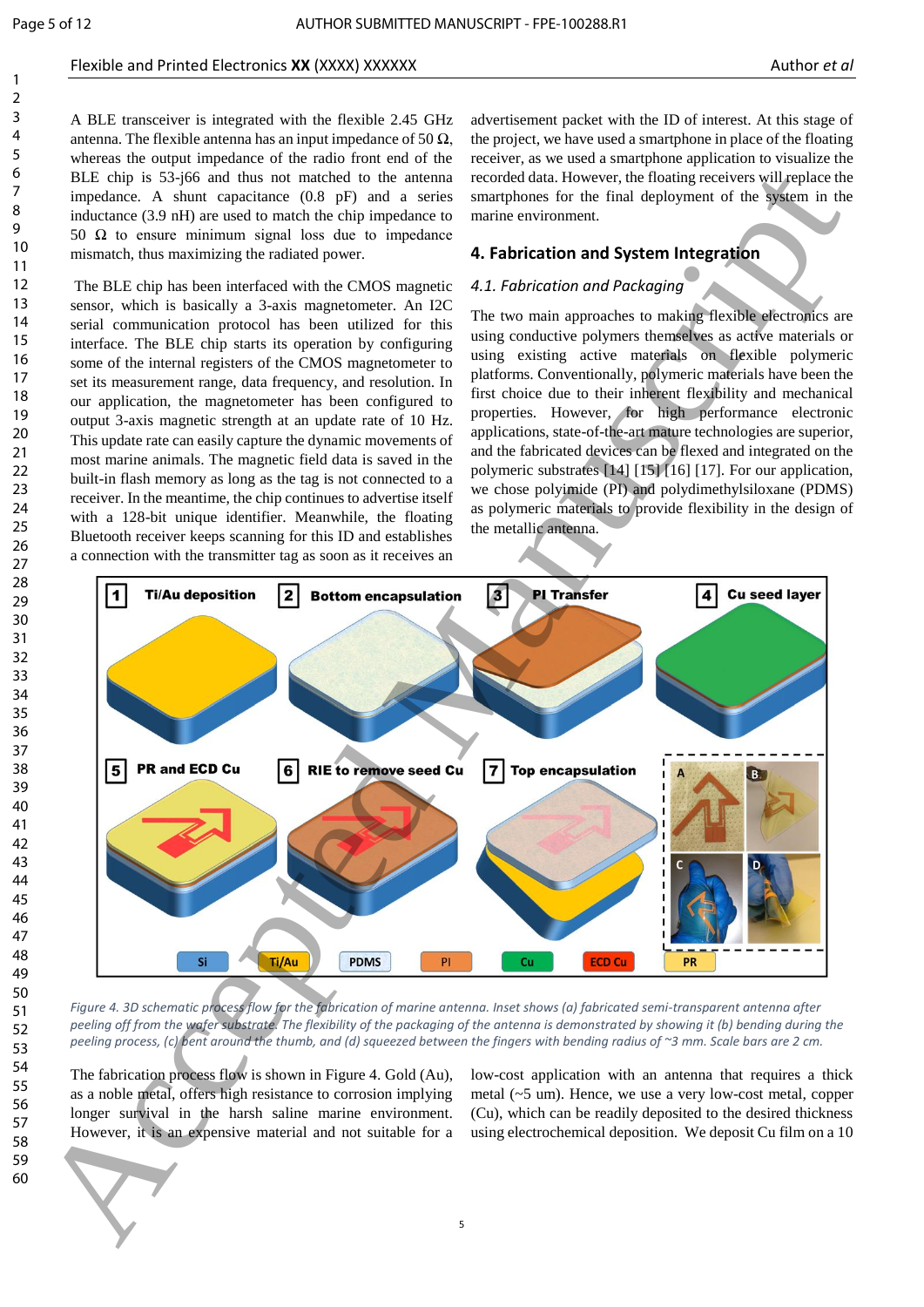µm PI substrate that is non-stretchable but provides mechanical strength without compromising the flexibility of the deposited metal (depicted in Figure 4 b-d). PI was chosen because when metal film is deposited directly on top of other soft polymeric materials, such as PDMS or Ecoflex, it can develop cracks when subjected to physical deformations. One drawback of Cu is its low resistance to corrosion in a saline environment. Therefore, to make the antenna robust in a marine environment without compromising flexibility, we used a soft polymeric packaging strategy (Figure 4). We chose PDMS as a conformal soft packaging material over its counterpart, Ecoflex. PDMS does not undergo decomposition on heat or halogenation, unlike Ecoflex [11] [18] [19] [20]. It is biodegradable, non-toxic, non-irritating to skin, biocompatible, and hydrophobic in nature. It is better suited for integration than Ecoflex because of its compatibility with other process technologies. However, the low surface energy of PDMS due to its hydrophobicity makes it prone to particulate adhesion in aqueous environment [21] [22].

# *4.2. System Integration*

System performance was evaluated in two steps. At first, the flexible antenna was interfaced with the radio front

end of the BLE transceiver on the same flexible substrate using the same fabrication procedure as adapted for the antenna. The custom layout of the transceiver is shown in supplementary Figure S2(a). The fabricated flexible tag, including the antenna interfaced with the transceiver, is shown in Figure 5(a). The antenna performance in this mode will be detailed in the next section.

After validating the antenna performance with the transceiver, the CMOS magnetometer was also integrated via the I2C serial interface. The custom-designed PCB layout for this version is shown in Figure S2(b). The PCB was interfaced with the flexible antenna using bonding wires, and the system was tested by monitoring the activity of a small giant clam (discussed later).

# **5. Results and Discussion**

System tests were carried out after confirmation of the radiation and impedance matching performance of the antenna, as these are the key elements needed to ensure efficient communication between the tag and the wireless receiver. Details of these tests are presented in the following sub sections.



*Figure 5. (a) Fabricated flexible tag with near-isotropic antenna integrated with Bluetooth transceiver. (b) Comparison of simulated and measured impedance matching of the antenna; both show good matching (below 10 dB) around Bluetooth operational frequency, i.e. 2.4 GHz. (c) Fabricated antenna placed inside an anechoic chamber to validate its radiation performance (shown alongside). The antenna radiates in all directions (360°) with no NULL. (d) Communication distance of the Bluetooth transceiver in air is around 120 m, while in water (mounted on crab) it is around 8m due to higher dielectric loss of water.*

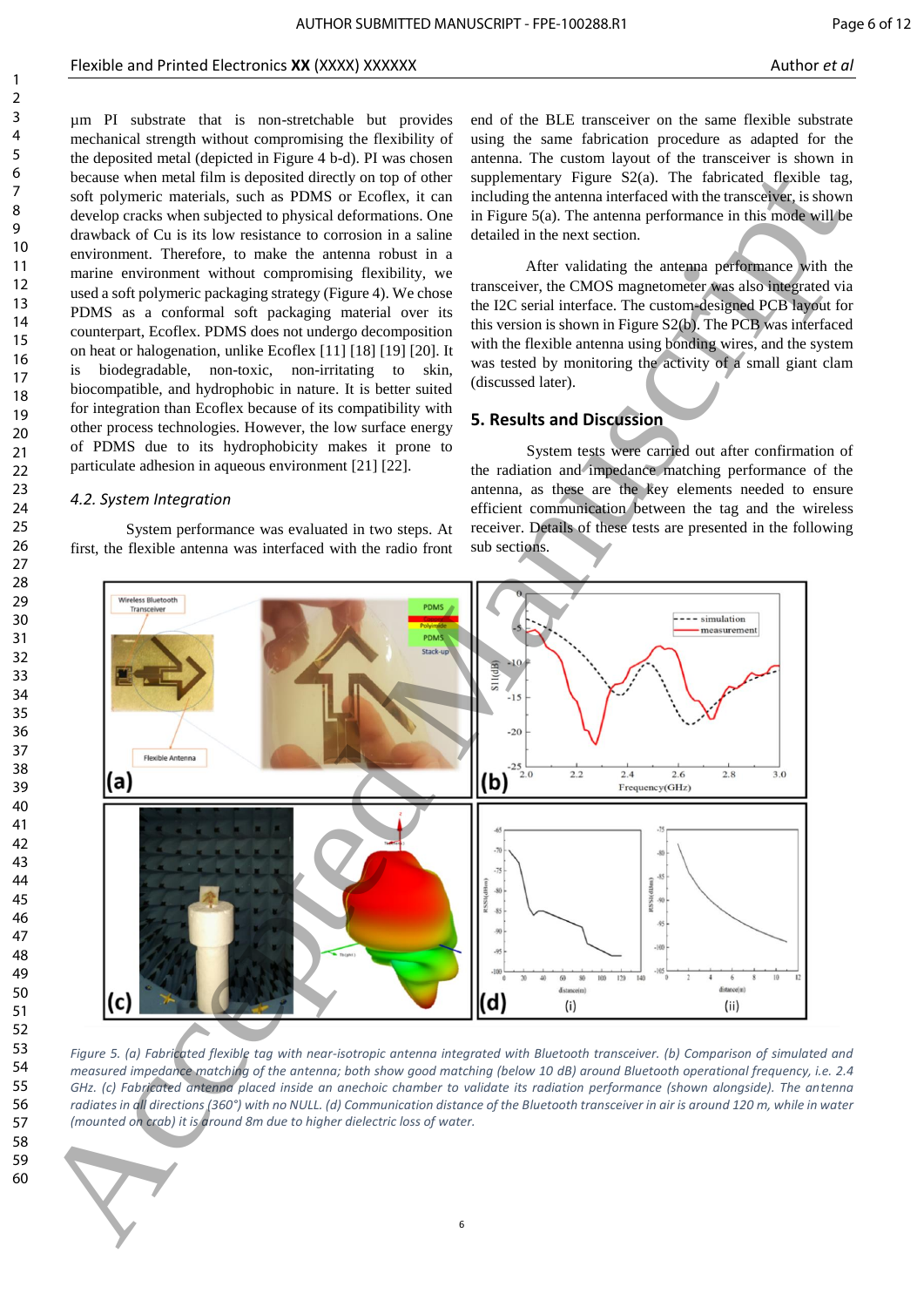#### *5.1. Standalone Antenna Performance*

The standalone antenna (shown in the inset of Figure  $5(a)$ ) was tested using a SMA connector. The input impedance was measured using a vector network analyzer (VNA) after a careful calibration process. The measured results, shown in Figure 5(b), confirm that the antenna is well matched (S11 below -10 dB) between 2.13 GHz and 3.0 GHz. This result is in good agreement with the simulated result. As intended, this covers the frequency band of BLE (2.45 GHz), and thus the antenna design is capable of efficient radiation in this frequency range due to minimal mismatch loss.

The second step was to test the radiation performance in an anechoic chamber. To conduct this test, the antenna was supported by a piece of foam in order to mount it in the anechoic chamber (antenna radiation pattern measurement chamber), as shown in Figure  $5(c)$ . The radiation pattern of the antenna was measured in the 3D space around it using small probes. The measured results demonstrate good radiation all around with a maximum gain of around 0 dB and a gain deviation of 8.5 dB. This is an acceptable gain deviation, and thus we can conclude that the antenna radiates approximately

equally in all directions (i.e., demonstrates near isotropic radiation pattern). As mentioned earlier, this is critical for the intended application in which orientation of the marine animal is unpredictable.

### *5.2. Antenna Integrated Tag Performance*

After confirming the performance of the standalone antenna, it was interfaced with the BLE transceiver to validate the performance of the complete tag. The antenna in this case (active mode) was excited by 4 dBm (2.5 mW) power from the BLE chip.

We have developed a smartphone application to measure the received signal strength indicator (RSSI) of the Bluetooth signal received from the flexible tag. For field tests, the smartphone acted as a receiver while the flexible tag acted as a transmitter. In an outdoor environment, the receiver (smartphone with the app) was moved away in steps from the transmitter tag to test the communication range in air. The measured result in Figure 5(d) indicates that the proposed tag can communicate up to a distance of 120 m in air. The same procedure was repeated for testing in water.



*Figure 6. Communication range test using smart phone Bluetooth app while the flexible tag is mounted on a crab skin inside the water. (b) System level test of flexible tag to retrieve CMOS magnetic sensor data to detect the movement of the small giant clam.*

The flexible tag was partially immersed in water by a few millimeters and, as expected, the communication range was reduced to 12 m due to signal losses in the water. However, it is still sufficient to communicate with floating receivers on the sea surface.

# *5.3. Antenna Performance on Animal Body*

The wireless communication performance of the proposed tag was also tested on the body of a marine animal. As depicted in Figure 6(a), the antenna was attached to the surface of a crab inside a water tank. The crab was chosen for initial testing because of the ease of attaching the tag to its surface. A communication range of 8 m was obtained in this case. This slightly smaller range is probably due to the effect of the animal body and also the walls of the water tank (in addition to the major losses from water itself). Nonetheless, the tag is designed to operate when the marine animal comes to the surface and in that case, the communication range is sufficient.

#### *5.4. Activity Monitoring of Small Giant Clam*

After validating the communication capability of the tag, when affixed to an animal's body, we integrated a magnetic sensor with the tag to demonstrate the wireless acquisition of sensor data. The activity level of a small giant clam (shown in Figure 6(b)) was monitored for almost 17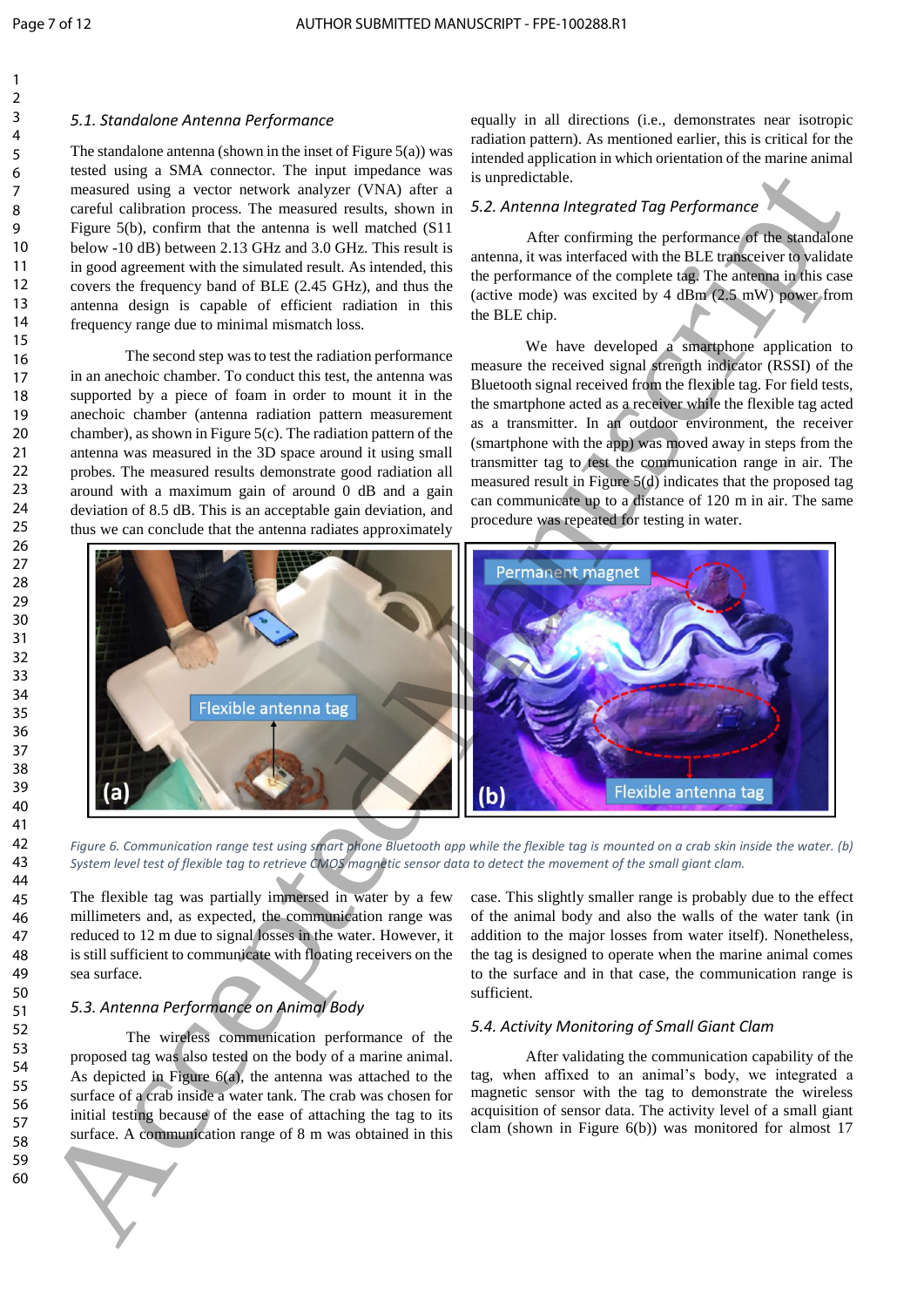





The magnetic field emanating from these magnets is detected by the CMOS-based magnetometer<sup>1</sup> which has been integrated with the wireless tag. $^{2}$  Any movement of the clam valves results in a varying magnetic field which is measured by the magnetometer in microtesla  $(\mu T)$ . The BLE transceiver acquires the magnetic field data using the I2C protocol and sends it out wirelessly to the connected Bluetooth device, which can be a smartphone (in a lab environment) or a floating receiver (in a field environment). In this case, we acquired the data using a mobile phone application with an update rate of 10 Hz. It should be noted here that the magnetometer can record the change in magnetic field in 3 axes (i.e. x,y,z), which has been plotted over time in Figure  $7(a)$  while the averaged magnetic field has been plotted in Figure 7(b). From Figure 7(b), it can be clearly seen that the clam passed through different states during the 17 minutes of testing. Thus, various

<sup>1</sup> MAG3110 by NXP Semiconductors

1

muscle activities can be easily distinguished from this experiment, as explained below.

The clam was released into the water after attachment of the magnet and the wireless tag to its shell. It can be seen in Figure 7(b) that the clam's valves were closed in the beginning of the test cycle (region I). Most likely, this is because of its self-defense mechanism, as it considered the human who attached the tag to be a predator. In the closed state, the magnet and the tag were in close proximity, which can be seen from the high magnetic field strength recorded in the beginning of Figure 7(b). As the clam was left idle in the aquarium for some time, it started to open up its valves (region II) which moved the magnets away from the wireless tag. This resulted in decreased magnetic field intensity, as can be seen in region II of Figure 7(b). Region III marks the momentary response (closure) of the clam to the change in light intensity. The clam started to reopen itself in region IV, and the movement continued in region V as no further external disturbance was applied to the clam.

For this particular test, the clam was placed near the water surface to ensure continuous wireless data communication. This was done because the clam does not move under water. However, most of the sea animals stay under the water surface and appear on the surface occasionally. For such animals, flash storage and auto-data syncing features have been validated separately. These features will be integrated in the system for future field trials.

#### **6. Conclusion**

With the emerging concept of the "internet of sea animals," the amount of data gathered from marine life is expected to grow exponentially. This paper has demonstrated a wireless data acquisition system which can be integrated with a wide range of analog and digital sensors and can be mountd onto marine animals in a seamless fashion. To be conformal with the marine animal body, a flexible antenna has been demonstrated which has the capability to communicate effectively in all directions. The sensor data is continuously stored in an integrated flash memory while the animal is under water. The marine tag is then automatically synchronized with the floating receivers on the sea surface, and the stored sensor data is wirelessly transmitted as soon as the animal rises to the surface. The system is designed to allow data acquisition from marine animals without causing any disturbance in their normal activities. The system has been tested to moniotor the activities of a small giant clam and useful information regarding the muscle movement has been successfully recorded.

## **Acknowledgements**

<sup>2</sup> Circuit layout of the wireless tag integrated with the magnetometer is shown in Fig.6(b)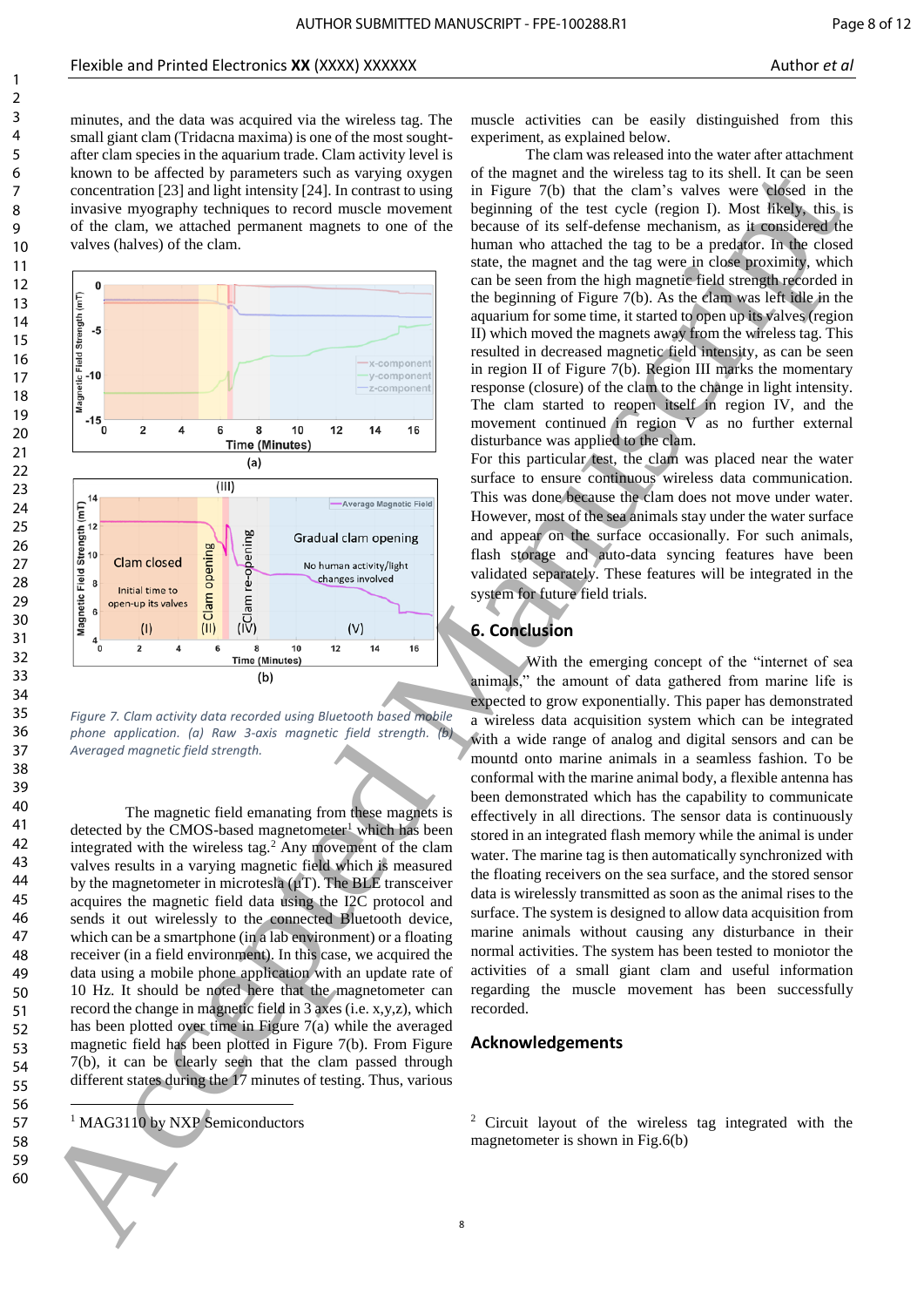#### Flexible and Printed Electronics **XX** (XXXX) XXXXXX Author **et al.** Author *et al.* Author *et al.* Author *et al.*

Research reported in this publication was supported by the King Abdullah University of Science and Technology (KAUST).

#### **Supplementary Information**

#### *Details on Antenna Fabrication*

We designed the antenna for deployment on marine animals in a marine environment, therefore, flexibility and waterproofing were essential requirements of the device. Nassar et al. recently published a detailed fabrication scheme for a compliant lightweight "Marine Skin" tagging system [11] with flexibility and waterproofing for underwater marine environment monitoring. We followed a similar fabrication process with reduced steps and a few modifications, illustrated in the 3D fabrication schematic in Figure 4. We started with a Si carrier wafer with Ti/Au deposited on it. This material was chosen for ease of device removal at the end of the fabrication process. We spun PDMS (thickness  $= 100 \,\mu m$ ) onto the wafer followed by curing at 75  $\degree$ C for 75 minutes (Figure 4 step 2). Because metal adheres poorly to PDMS, we used PI 2611 to deposit a metal seed layer. This provides mechanical stability to the whole structure in addition to providing the best adhesion properties. PI was transferred onto the PDMS substrate after being spun to a thickness of  $\sim 10 \mu$ m on a second carrier wafer and gradually cured in multiple steps at 90 °C, 150 °C and 350 °C for 90 s, 90 s, and 30 min, respectively. The cured PI was then transferred onto the PDMS wafer followed by seed layer deposition for the copper growth using electrochemical deposition (ECD). 10 nm of Ti and 150 nm of Au metal were sputter deposited as a seed layer on PI using 25 sccm of Ar. ECD of Cu was then performed at an average forward current of 210 mA for 30 minutes  $(-5 \text{ µm})$ , and the growth of Cu was restricted to only the antenna design pattern using 4  $\mu$ m thick positive photoresist (PR) (Figure 4 step 5). After ECD Cu growth, PR was stripped off using acetone and isopropanol followed by rinsing with deionized (DI) water and drying with N2. The seed layer was removed using physical plasma reactive ion etching (RIE) at 10 °C in the presence of Ar plasma. Final encapsulation of the device to make the antenna waterproof was performed by spinning 150 µm thick PDMS cured at 75 °C for 75 minutes. The fabricated device was then peeled (Figure 4b) from the wafer and characterized for the radiation pattern and S11 parametric measurements. Supplementary information<br>
Subsect of the resume of the resume of the resume of the resume of the resume of the resume of the resume of the results of the results of the results of the results of the results of the result

#### *Details on Antenna Design*

Two orthogonal wire monopoles were used to provide equivalent electric responses. The geometry of the proposed antenna, which is fabricated in the PDMS process, is shown in  $S1(a)$ . A Wilkinson divider was employed to excite the dual orthogonal monopoles (Arm1 and Arm2) with equal magnitude and phase. The divider was realized only on one side of the substrate by 50 ohm coplanar waveguide (CPW) and asymmetrical coplanar strip (ACPS) transmission lines, which consists of CPW-ACPS tee junction, a pair of ACPS arms, and 2 ACPS outputs except a resistor compared the standard Wilkinson divider.

High Frequency Structure Simulator (HFSS) software was used to simulate the proposed antenna. The resonant frequency mainly depended on the lengths of the dual monopoles L3+L4 and L6+L7. By adjusting the lengths of the monopoles [25], the surface currents could have equal magnitude and a 90 $^{\circ}$  phase delay with each other. Figure S1(c) demonstrates the effect of the folded part with length L5 on the reflection coefficient, while Figure S1(d) shows its effect on radiation performance at 2.4 GHz. It can be observed from Figure S<sub>1</sub>(c) that impedance matching slightly deteriorated as length L5 increased. At the same time, parameter L5 made an important contribution to the quasi-isotropic radiation of the proposed antenna. As plotted in Figure S1(d), when parameter L5 was 14 mm, the gain deviation at 2.4 GHz was the best at about 4.75 dB, and the reflection coefficient was also acceptable at the operating band. Other antenna parameters also affected the operating frequency and radiation pattern, and the optimized parameters of the proposed antenna are shown in Table 1.

Taking the practical monitoring system of the proposed antenna into account, we also evaluated the performance of the antenna in a flexed state. As illustrated in Figure S1(a), the proposed antenna was tagged on a foam cylinder surface with R1=30 mm radius. The impedance matching of the flexed antenna was compared with that in the non-flexed state, as depicted in Figure S1(b). It clearly indicates that bending operation of the proposed antenna did not affect the resonant frequency, and the -10 dB bandwidth remained at about 0.76 GHz (2.24 GHz-3.0 GHz).

Figure S1(e) shows the simulated 3D radiation pattern of the proposed antenna at 2.4 GHz in planar state, while Figure S<sub>1</sub>(f) shows the simulated radiation performance in flexed state. The gain for the planar state was 2.0 dB and the gain deviation was 4.75 dB. For the flexed state, the gain remained 2.2 dB and the deviation became 6.37 dB, which indicates that the proposed antenna maintains good flexible performance with quasi-isotropic radiation. When the proposed antenna was integrated with a balun, the gain was 1.46 dB and the deviation remained at 7.4 dB, and thus the radiation of the proposed antenna remained isotropic. This illustrates that employing an additional balun does not affect the isotropic radiation characteristic of the proposed antenna.

#### *Details on Flexible Magnet Fabrication*

First, PDMS was prepared by mixing elastomer and curing agent using a 10:1 weight ratio, and NdFeB microparticles were added by mechanical stirring. The composite was then poured into customized polymethylmethacrylate (PMMA) molds fabricated using a CO2 laser cutter. Aligning NdFeB particles with a magnetic field has been shown to increase remanent magnetization by

59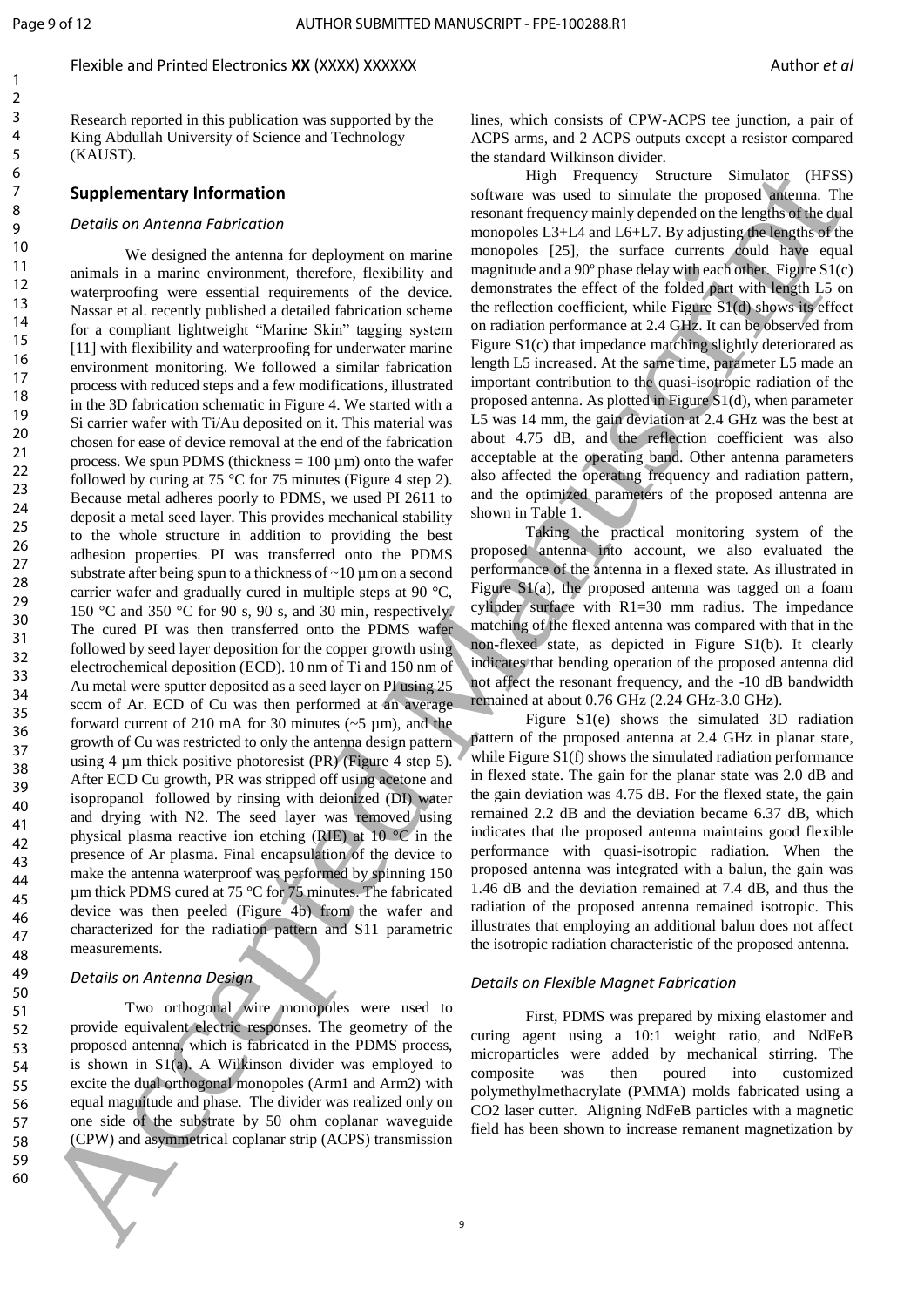~16%, which is attributed to the alignment of an anisotropy axis with the field direction [13]. Therefore, a unidirectional magnetic field of 1.5 T was applied prior to curing the PDMS at 90°C for an hour.

# *Details on PCB Design*

The Bluetooth Low Energy (BLE) communication protocol was chosen due to its low power consumption and compatibility with smartphones. The nRF52832 System on Chip (SoC) from Nordic Semiconductors, which has built in flash storage of 512kB, was chosen for the system. Two custom PCBs were designed using Altium Designer, a PCB design software package. The first of the double layer PCBs had a transceiver integrated with the flexible antenna, the layout of which is shown in  $S2(a)$ . This 1.96 cm  $*$  1.74 cmsized PCB was designed using the nRF52832 with 50  $\Omega$  CPW pads (Ground-Signal-Ground), with which the flexible antenna was connected with the same impedance, i.e., 50  $\Omega$ . The programming header, which also acted as power source for the PCB, was also provided on the PCB to update the firmware whenever needed. A 32 MHz external crystal was used for the main clocking operation of the SoC, while a 32.768 kHz low-frequency crystal was used to save power in 6 Accepted manuscript in the state of the manuscript in the state of the state of the state of the state of the state of the state of the state of the state of the state of the state of the state of the state of the state

sleep mode. There was an internal Low Dropout (LDO) regulator in the nRF52832 chip to regulate the battery voltage; however, an external LC filter was connected to the PCB to use a DC/DC regulator instead, as it consumes less power than the internal LDO.

The second of the PCBs (shown in  $S_2(b)$ ) had the same programming header, crystal, and DC/DC converter components as the first, with the addition of a CMOS magnetometer, the MAG3110. A few RC components were added for chip enabling purposes and to regulate the power supplied to the chip. The magnetometer interfaced with the nRF52832 over I2C communication lines of SDA (Serial Data) and SCL (Serial Clock). External 10 k $\Omega$  resistors were used on the lines as per the requirements of I2C communication.

*Details on Smart Phone App*

The connected smart phone application filters out the Bluetooth devices with the specified  $UUID<sup>3</sup>$  and can measure their RSSI values. For the experimentation, 4 dBm power was used to advertise the Bluetooth packets from the transmitter PCB.

1 <sup>3</sup> 128 bit service UUID is 0x 0000 AAAA 1212 EFDE 1523 785F EF13 D123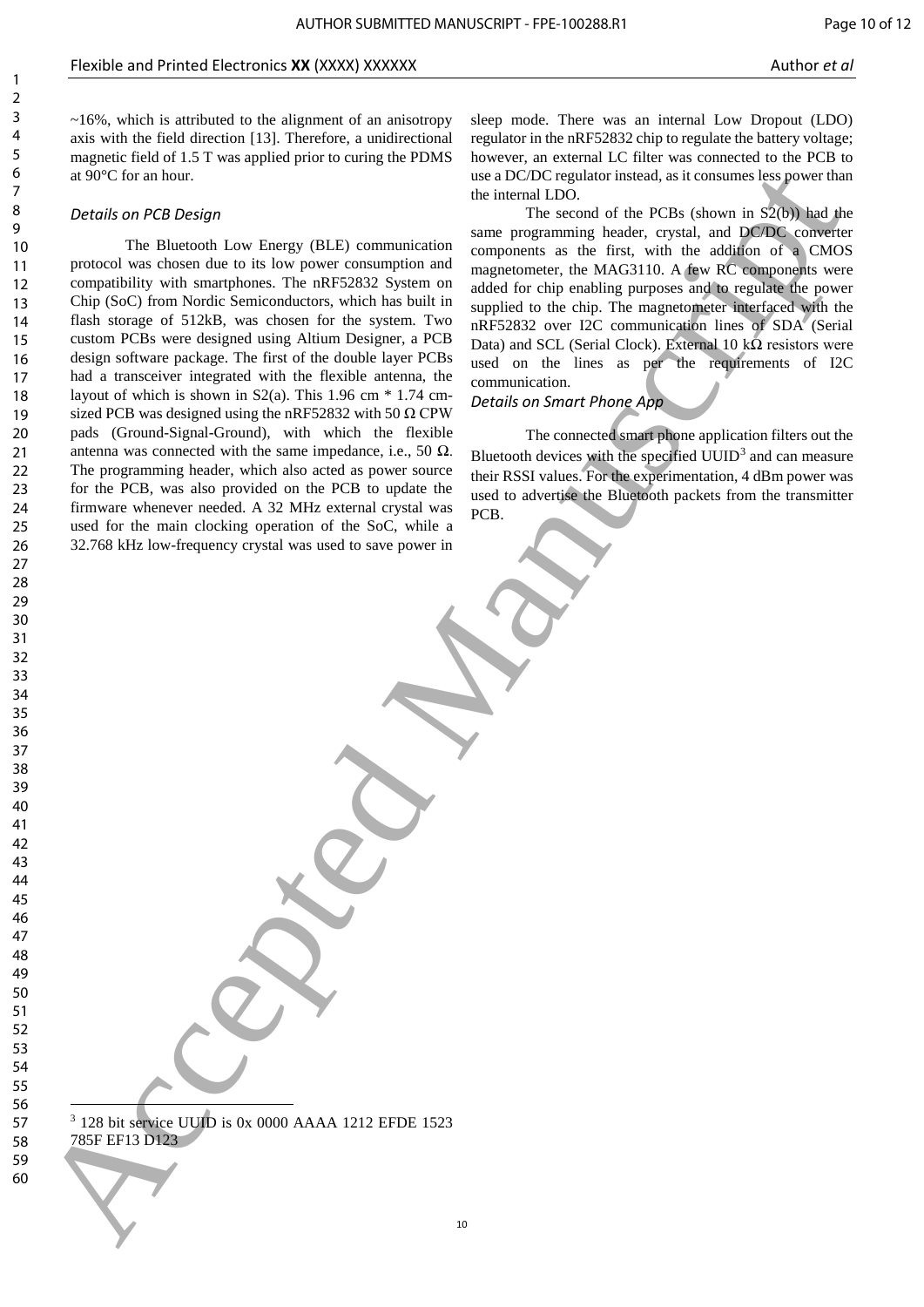# Flexible and Printed Electronics **XX** (XXXX) XXXXXX Author **et al.** Author *et al.* Author *et al.* Author *et al.*

# References

- [1] S. J. Cooke, S. G. Hinch, M. Wikelski, R. D. Andrews, L. J. Kuchel, T. G. Wolcott, P. J. Butler, "Biotelemetry: a mechanistic approach to ecology," *Trends in Ecology & Evolution,* vol. 19, no. 6, pp. 334-343, 2004.
- [2] B. A. Block, D. P. Costa, G. W. Boehlert, R. E. Kochevar, "Revealing pelagic habitat use: the tagging of Pacific pelagics program," *Oceanologica Acta,* vol. 25, no. 5, pp. 255-266, 2002.
- [3] M. E. Lander, T. Lindstrom, M. Rutishauser, A. Franzheim,M. Holland, "Development and field testing a satellite-linked fluorometer for marine vertebrates," Animal Biotelemetry, vol. <sup>8</sup>, 2015.
- [4] Y. Ropert-Coudert, R. P. Wilson, "Trends and Perspectives in Animal-Attached Remote Sensing," *Frontiers in Ecology and the Environment,* vol. 3, no. 8, pp. 437-444, 2005.
- [5] A. J. E. Beer, "Diversity and abundance of sharks in no-take and fished sites in the marine protected area network of Raja Ampat, West Papua, Indonesia, using baited remote underwater video (BRUVs)," Royal Roads University, British Columbia, 2015.
- [6] M. Gauthier-Clerc, J. P. Gendner, C. A. Ribic, W.R. Fraser, E. J. Woehler, S. Deschamps, C. Gilly, Y. Le Maho, "Long-term effects of flipper bands on penguins," in *Proc. Roy. Soc. Lond. Biological Sciences,* pp. 423-426, 2004.
- [7] F. Tonolini, F. Adib, "Networking across boundaries: enabling wireless communication through the waterair interface," in *SIGCOMM*, Budapest, 2018.
- [8] K. Kawaguchi, S. Kaneko, T. Nishida, T. Komine, "Construction of the DONET real-time seafloor observatory for earthquakes and tsunami monitoring," in *SEAFLOOR OBSERVATORIES*, Springer, Berlin, Heidelberg, 2015, pp. 211-228.
- [9] P. Favali, R. Person, C. R. Barnes, Y. Kaneda, J. R. Delaney, S. K. Hsu, "Seafloor Observatory Science," in *Proceedings of OceanObs'09*, Venice, 2010.
- [10] R. Davis, L. Fuiman, T. Williams, S. Collier, W. Hagey, S. Kanatous, S. Kohin, M. Horning, "Hunting behavior of a marine mammal beneath the Antarctic fast ice," *Science,* vol. 283, no. 5404, pp. 993-996, 1999.
- [11] J. M. Nassar, S. M. Khan, S. J. Velling, A. Diaz-Gaxiola, S. F. Shaikh, N. R. Geraldi, G. A. T. Sevilla, C. M.Duarte, M. M. Hussain, "Compliant lightweight non-invasive standalone "Marine Skin" tagging system," *npj Flexible Electronics 2, Article number: 13,* 2018. Accepted Manuscript
	- [12] S. Fletcher, B. J. L. Boeuf, D. P. Costa, P. L. Tyack, S. B. Blackwell, "Onboard acoustic recording from diving northern elephant seals," *The Journal of the Acoustical Society of America,* vol. 100, no. 4, pp. 2531-2539, 1996.